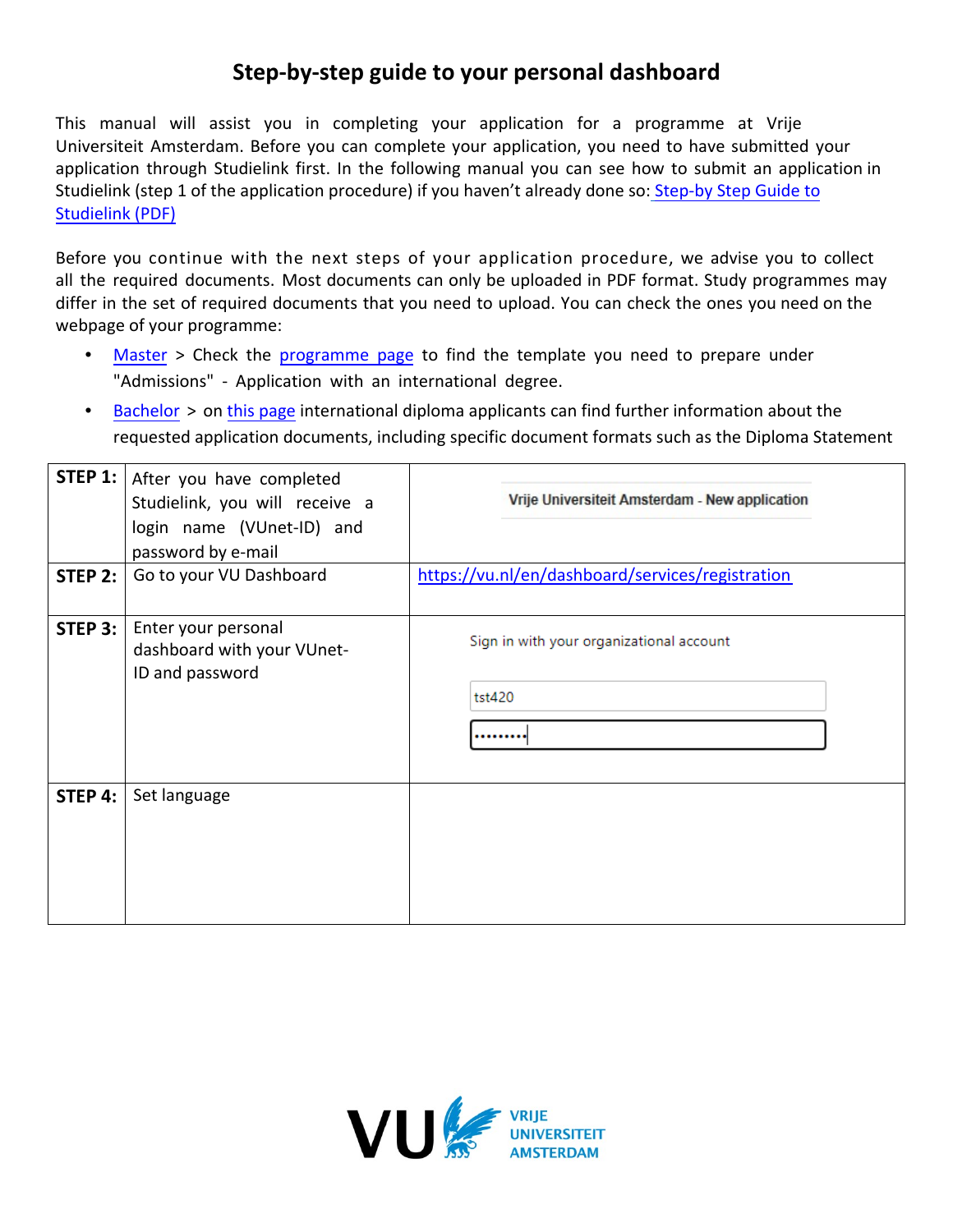| <b>STEP 5:</b> You will see the following page;<br>please click Continue with<br>application | 2017/2018                        |               |                           |
|----------------------------------------------------------------------------------------------|----------------------------------|---------------|---------------------------|
|                                                                                              | Course of study                  | <b>Status</b> | <b>Action</b>             |
|                                                                                              | <b>M Business Administration</b> | Open          | Continue with application |
|                                                                                              |                                  |               |                           |
|                                                                                              |                                  |               |                           |
|                                                                                              |                                  |               |                           |
|                                                                                              |                                  |               |                           |

| STEP 6: | You will need to complete 7 steps:                                                                                                                                                                                                                                                                                                                                             |                                                                                                                                                                                                                                                    |                                                                                                                                                                                                                                               |  |
|---------|--------------------------------------------------------------------------------------------------------------------------------------------------------------------------------------------------------------------------------------------------------------------------------------------------------------------------------------------------------------------------------|----------------------------------------------------------------------------------------------------------------------------------------------------------------------------------------------------------------------------------------------------|-----------------------------------------------------------------------------------------------------------------------------------------------------------------------------------------------------------------------------------------------|--|
|         | 1. Check if your course of study<br>and study period are correct<br>Fill out contact details of your<br>2.<br>emergency contact<br>General questions (not<br>3.<br>necessary for all programmes)<br>Study-specific questions (not<br>4.<br>necessary for all programmes)<br>Disability registration (if<br>5.<br>applicable to you)<br>Upload documents<br>6.<br>Confirm<br>7. | <b>COMPLETE APPLICATION</b><br>Progress<br>71% completed<br>Course of study<br>$\blacktriangleright$ In case of emergency<br>General questions<br>Disability registration<br><b>Study-specific questions</b><br><b>Upload Documents</b><br>Confirm | Admissions<br><b>COURSE OF STUDY</b><br>∽<br><b>W</b> IN CASE OF EMERGENCY<br><b>CO</b> GENERAL QUESTIONS<br>edit<br><b>DISABILITY REGISTRATION</b><br>∽<br><b>STUDY-SPECIFIC QUESTIONS</b><br>∞<br><b>UPLOAD DOCUMENTS</b><br><b>CONFIRM</b> |  |
|         |                                                                                                                                                                                                                                                                                                                                                                                |                                                                                                                                                                                                                                                    |                                                                                                                                                                                                                                               |  |

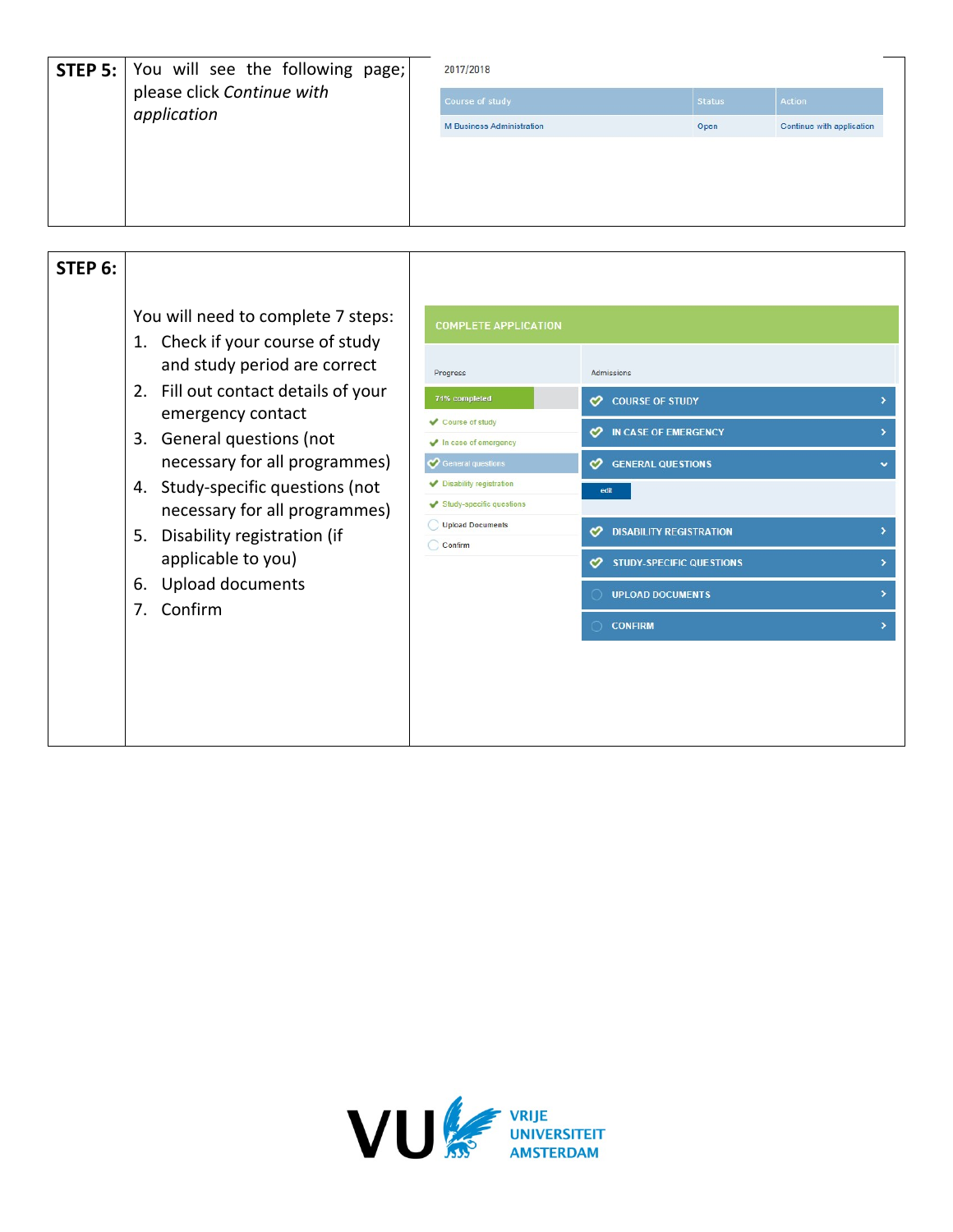| <b>STEP 7:</b> |                                                                                                                                                                                                                                                                                                                                                                                                       |                                                                                                                                                                                                                                                                                                                                                                                                                                                                                                                                                                                                                                                                                                                                                                                                                                                                                                                                                                                                                                                       |                                |  |
|----------------|-------------------------------------------------------------------------------------------------------------------------------------------------------------------------------------------------------------------------------------------------------------------------------------------------------------------------------------------------------------------------------------------------------|-------------------------------------------------------------------------------------------------------------------------------------------------------------------------------------------------------------------------------------------------------------------------------------------------------------------------------------------------------------------------------------------------------------------------------------------------------------------------------------------------------------------------------------------------------------------------------------------------------------------------------------------------------------------------------------------------------------------------------------------------------------------------------------------------------------------------------------------------------------------------------------------------------------------------------------------------------------------------------------------------------------------------------------------------------|--------------------------------|--|
|                | Submit your documents.                                                                                                                                                                                                                                                                                                                                                                                |                                                                                                                                                                                                                                                                                                                                                                                                                                                                                                                                                                                                                                                                                                                                                                                                                                                                                                                                                                                                                                                       |                                |  |
|                | More information on the required<br>documents can be found through<br>the links at the start of this manual.<br>Please note: we receive any<br>document you upload. New<br>documents do not overwrite<br>previous uploads. Only your latest<br>uploaded document will be shown<br>in the application portal.<br>When submitting a Photo,<br>make sure you submit a .jpg file<br>no larger than 55 kb. | <b>UPLOAD DOCUMENTS</b><br>Diploma<br>You have successfully uploaded this document. Should you wish to upload another<br>file, please choose 'edit your choice' and upload. Please note that the second<br>uploaded document will not appear on the screen.<br>ATTENTION! The most recent document you've uploaded will appear in this field.<br>Former documents you've uploaded are not visible anymore but are sent successfully<br>to VU University.<br>Diploma_20161016_234634.pdf<br>Edit your choice<br>Photo<br>You have successfully uploaded this document. Should you wish to upload another<br>file, please choose 'edit your choice' and upload. Please note that the second<br>uploaded document will not appear on the screen.<br>ATTENTION! The most recent document you've uploaded will appear in this field.<br>Former documents you've uploaded are not visible anymore but are sent successfully<br>to VU University.<br>2608941.jpg<br><b>Edit your choice</b><br>CV<br>You have made no choice yet.<br><b>Edit your choice</b> |                                |  |
| STEP 8:        | Please check all information<br>you've submitted for errors. If<br>everything has been filled out<br>correctly you can proceed by<br>confirming your application.                                                                                                                                                                                                                                     |                                                                                                                                                                                                                                                                                                                                                                                                                                                                                                                                                                                                                                                                                                                                                                                                                                                                                                                                                                                                                                                       |                                |  |
| STEP 9:        | After confirming your application,<br>you will be able to arrange the<br>payment of the €100 application<br>fee. You can easily arrange payment<br>online with Visa, MasterCard,<br>American Express or PayPal.<br>More information on the online<br>payment can be found here. Here<br>you will also be able to find the<br>required bank details if you wish to<br>make a bank transfer.            | Payment<br>Amount<br><b>Application Fee</b><br><b>100 EUR</b>                                                                                                                                                                                                                                                                                                                                                                                                                                                                                                                                                                                                                                                                                                                                                                                                                                                                                                                                                                                         | <b>Status</b><br>PAID <b>O</b> |  |

And that's it! You have now completed your application in your personal dashboard! We will contact you about your application status via e-mail as soon as possible. If something is missing or incorrect you have until the application deadline to rectify this.